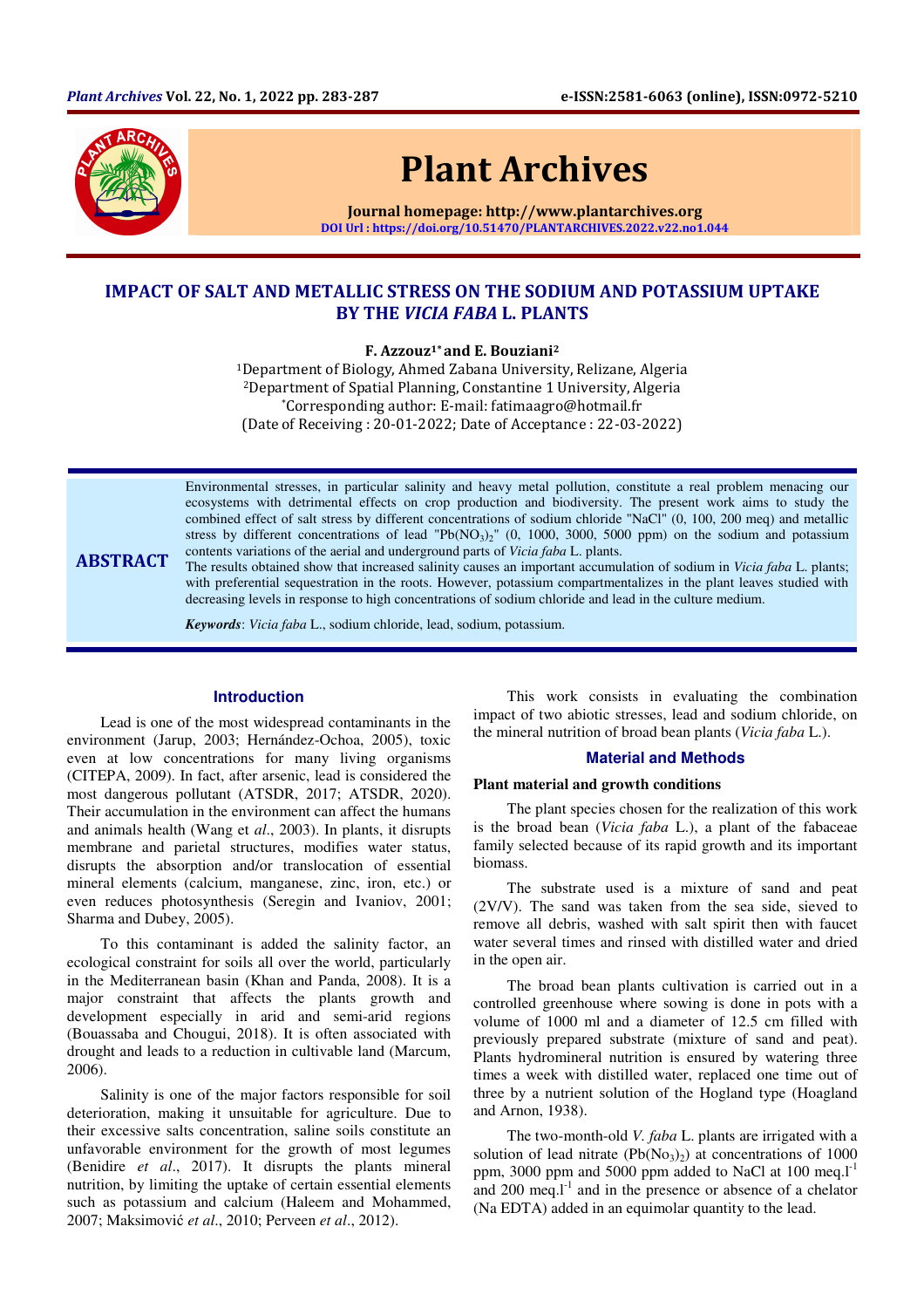## **Analyzes performed**

- Extraction and dosage of the aerial and underground parts sodium content.
- Extraction and dosage of the aerial and underground parts potassium content.

The data obtained are subjected to a variance analysis with two factors in fixed randomization of classification, carried out by the software STATBOX 6.40. For the means comparison, the Newman Keuls test at the 5% threshold was used.

## **Results**

## **Sodium content**

# **Na<sup>+</sup> content of the** *Vicia faba* **L. aerial parts**

The figure 1 reveals a higher level of sodium accumulated in the *V. faba* L. aerial parts in the presence of  $200 \text{ meq.}$  T<sup>-1</sup> of NaCl with an average of 121.02 ppm followed by an average of 103.20 ppm in the presence of 100 meg. $l^{-1}$ of NaCl.

The variance analysis of the  $Na<sup>+</sup>$  contents accumulated in the aerial parts reveals a clear "NaCl" effect  $(P = 0.00)$  on the expression of this parameter, unlike the "lead" effect which remains very far from conditioning the variations obtained  $(P = 0.87)$ .



**Fig. 1 :** Combined effect of Pb and NaCl on the *Vicia faba* L. aerial parts (AP) Na<sup>+</sup> content. The results are presented as the mean  $\pm \sigma$ and are grouped according to the NaCl factor using the Newman-Keuls test at 0.05.

# **Na<sup>+</sup> contents of the** *Vicia faba* **L. underground parts**

The *V. faba* L. plants have a sodium accumulating capacity at the root level which increases proportionally with increasing NaCl supplied concentration (figure 2).

The variance analysis of this parameter indicates that its externalization is closely dependent on the "NaCl" factor (P  $= 0.00$ ) while the "Lead" effect proves to be less significant  $(P = 0.04)$ . By correlating the two study factors effect (NaCl, Pb) we find that the plants of Vicia faba L. react in the same way to the presence of lead, whatever its concentration. Indeed, this factor remains without significant effects on the expression of this parameter.



**Fig. 2 :** Combined effect of Pb and NaCl on the *Vicia faba* L. underground parts (UP) Na<sup>+</sup> content. The results are presented as the mean  $\pm \sigma$  and are grouped according to the NaCl factor using the Newman-Keuls test at 0.05.

#### **Potassium content**

# **K + content of** *Vicia faba* **L. aerial parts**

In the light of figure 3, it is established that the stems and leaves  $K^+$  content are visibly high in all the unstressed control plants. While the addition of the saline solution to NaCl causes a decrease in the leaves and stems  $k^+$  contents of the plant under study.

The variations analytical study of this parameter indicates that its elaboration is strongly governed by the factor "NaCl" ( $P = 0.00$ ).

The study of the "Lead" factor makes it possible to discern two homogeneous groups A and B (figure 4), indicating that Lead acts on the expression of this parameter mainly by its presence or absence and the concentration has a less significant effect.



**Fig. 3 :** Combined effect of Pb and NaCl on the *Vicia faba* L. aerial parts (AP)  $K^+$  content. The results are presented as the mean  $\pm \sigma$  and are grouped according to the NaCl factor using the Newman-Keuls test at 0.05.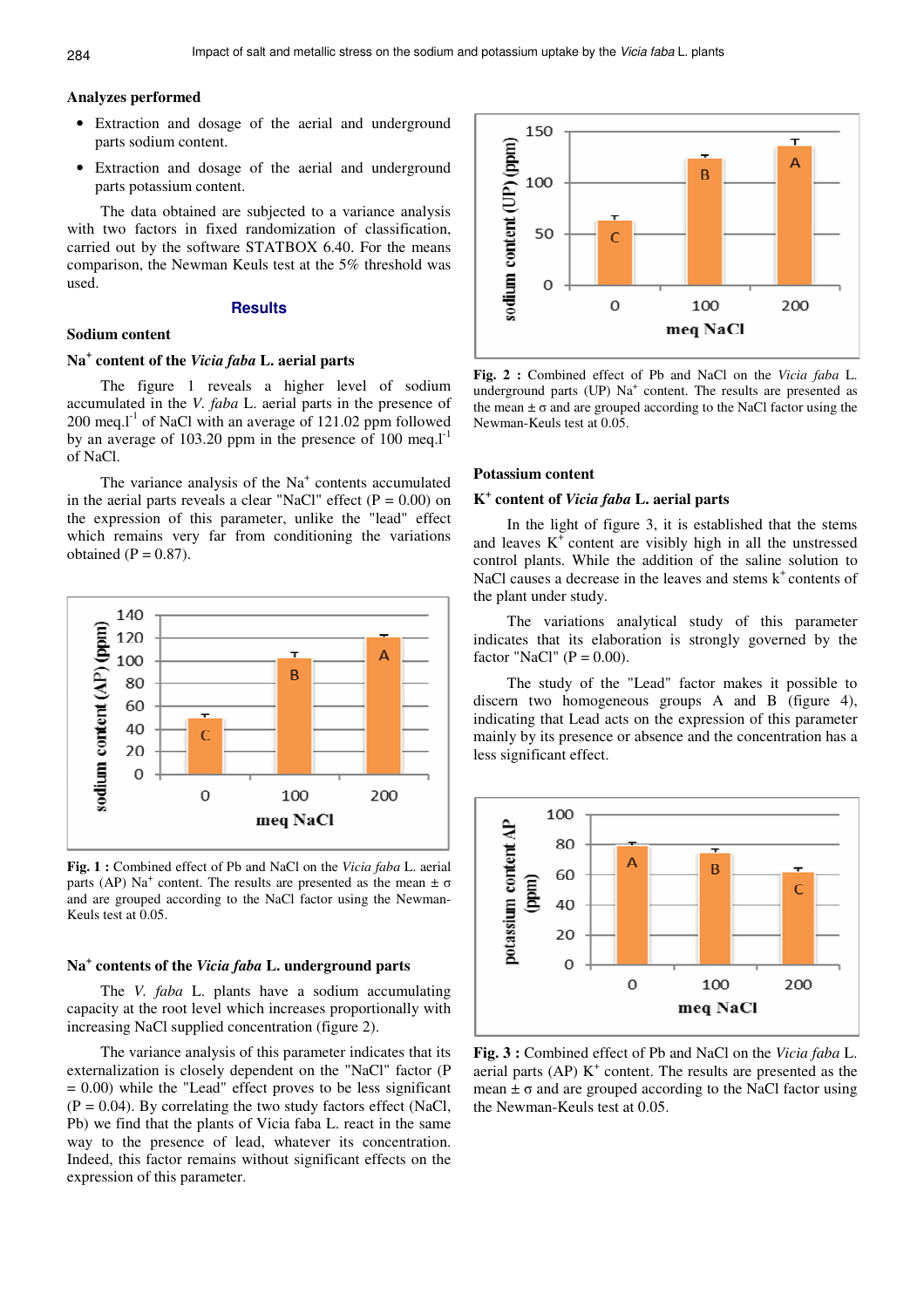

**Fig. 4 :** Combined effect of Pb and NaCl on the *Vicia faba* L. aerial parts (AP) K<sup>+</sup> content. The results are presented as the mean  $\pm \sigma$  and are grouped according to the lead factor using the Newman-Keuls test at 0.05.

# **K + contents of** *Vicia faba* **L. underground parts**

The results obtained for potassium in the roots of broad bean plants show that these values decrease significantly with increasing soil salinity (figure 5).

When the plants are stressed with lead, it should be noted that the  $k^{\dagger}$  level is lower in the roots of the treated plants compared to the control plants. This decrease is greater when the lead concentrations provided in the culture medium are higher (figure 6).

The variations analytical study of this parameter highlights a very highly significant effect of the "NaCl" factor ( $P = 0.00$ ) and even of the "Lead" factor ( $P = 0.00$ ).



**Fig. 5 :** Combined effect of Pb and NaCl on the *Vicia faba* L. underground parts (UP)  $K^+$  content. The results are presented as the mean  $\pm$   $\sigma$  and are grouped according to the NaCl factor using the Newman-Keuls test at 0.05.



**Fig. 6 :** Combined effect of Pb and NaCl on the *Vicia faba* L. underground parts (UP)  $K^+$  content. The results are presented as the mean  $\pm \sigma$  and are grouped according to the lead factor using the Newman-Keuls test at 0.05.



**Fig. 7** : Effect of NaCl on the *Vicia faba* L. underground parts and aerial parts  $K^+/Na^+$  ratio.

#### **Discussion**

The variations in the mineral balance recorded following the exposure of plants to an abiotic stress (saline, metal, etc.) suggest an adaptation kind developed by plants to confront the severe environment conditions. These variations depend on several factors such as the plant growth stage, the growing conditions, the stress type and its intensity.

Our results show that salinity induces a significant increase in the accumulated sodium rate in the aerial and underground parts of *V. faba* L. plants. This increase is positively correlated with the sodium chloride concentrations provided in the plants growing medium. These results are consistent with those of Chadli and Belkhodja (2007) and Benidire *et al.* (2017) who observe that the  $Na<sup>+</sup>$  content increases significantly in *V. faba* L. plants with increasing salinity.

By comparing the two parts of the plant studied, we observe a higher accumulation of Na<sup>+</sup> in the roots of the *V*. *faba* L. compared to the aerial parts, by limiting its transfer in large quantities in the aerial parts while thus creating a form of adaptation of plants in a salty environment (Snoussi, 2015). The same results are reported by Snoussi (2015) on broad bean plants.

The limitation of the accumulation of sodium in the aerial parts of the plant is due either to a blockage of the passage of this element at the root level or to a system of recirculation of sodium from the leaves to the roots of *V. faba* L. Moreover, there is a positive correlation between salt exclusion and salinity tolerance in several species (Lee *et al*., 2003; Munns and James, 2003; Zhu *et al*., 2004).

On the other hand, most glycophytes accumulate Na<sup>+</sup> and exclude  $K^+$  when the availability of the two ions is similar or even when  $Na<sup>+</sup>$  is higher (Flowers and Lauchli, 1983) Our results confirm those reported by these authors; indeed, we found that the presence of high concentrations of salts in the *V. faba* L. plants culture medium decreases the absorption of potassium by the roots and thus its translocation to the plant aerial parts.

Potassium accumulates more in control plants, while a remarkable regression in the levels of this cation is recorded in stressed plants. It is important to note the extreme poverty in this element when the salt and/or metal stress becomes increasingly important. Similar results were found by Benidire et *al*. (2017). High salt levels are known to restrict plant production due to nutritional imbalance due to loss of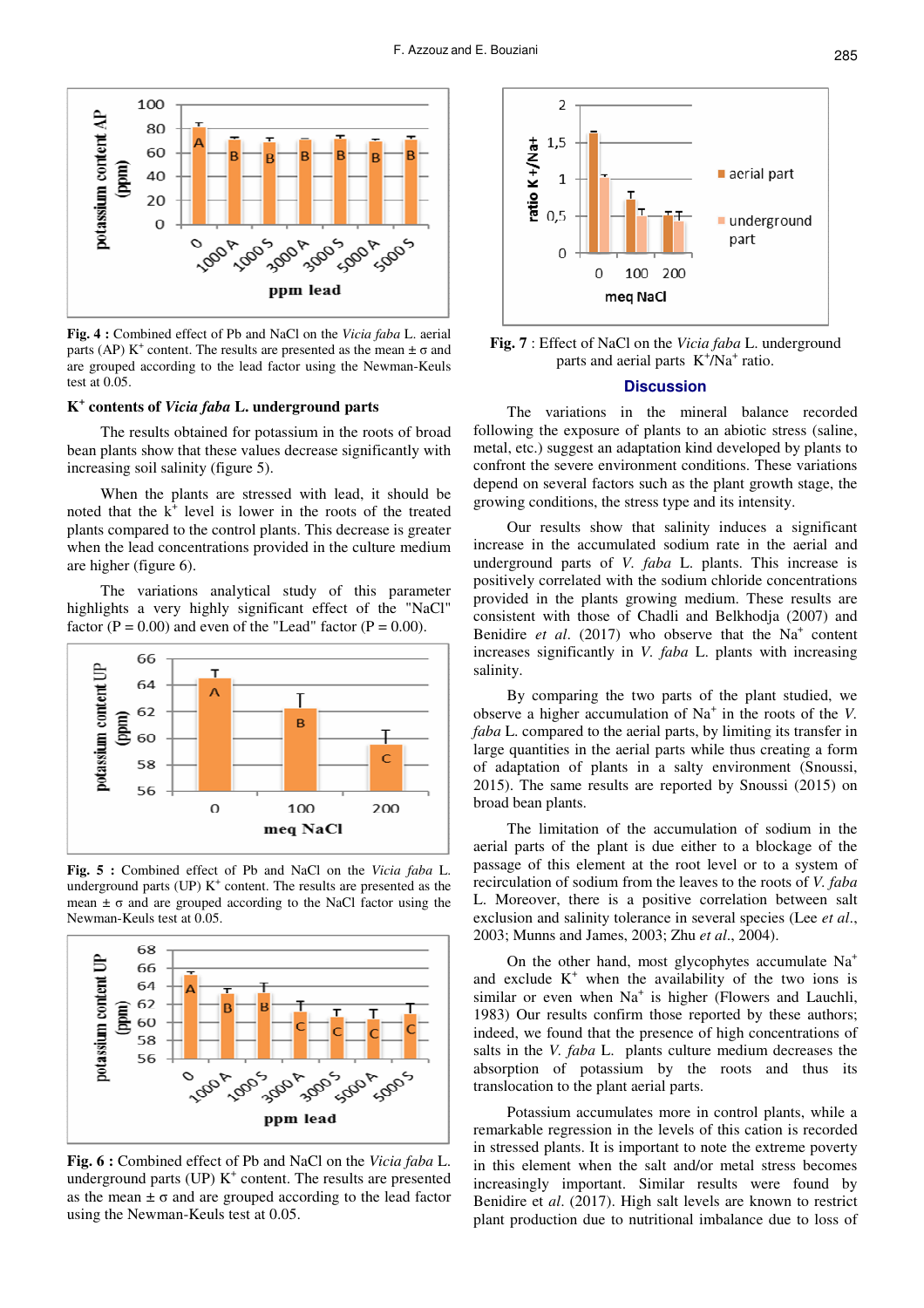nutrient uptake and/or transport to the shoot leading to ionic deficiencies (Munns, 2002; Heidari and Jamshid, 2010).

Indeed, the regression of  $k^+$  contents can be explained by the difficulty of assimilation of this ion by the roots and its transfer to the aerial part following the high osmotic pressure and the ionic imbalance of the food environment (Snoussi, 2015). This could be explained by the competition between Na<sup>+</sup> and K<sup>+</sup> at the absorption sites (Cuin *et al.*, 2009; Panda and Khan, 2009).

The  $K^+$  migrates remarkably towards the plant aerial parts. Its contents are higher in the plants aerial parts than in the underground parts.

The  $K^+/Na^+$  selectivity ratio was higher in the leaves than in the roots (figure 7) but it decreased in the two parts studied following the increase in salt stress. Plants generally maintain a high cytosolic  $K^+/Na^+$  ratio in the normal physiological state (Keisham *et al*., 2018) this ratio will depend on the combined action of the different transport systems located at the membranes plasma level and vacuolar and involving the more or less selective pathways of  $K^+$  and Na<sup>+</sup> ions (Maathuis and Amtmann, 1999).

The alteration of the  $K^+/Na^+$  ratio is due to the increase in the influx of  $Na^+$ . Under salinity conditions,  $Na^+$  influx is facilitated by pathways that typically function for  $K^+$  influx, as the ionic radii of  $Na^+$  and  $K^+$  in their hydrated forms are similar, making discrimination between the two ions difficult (Keisham *et al.*, 2018). This suggests that the plants which successfully grow in saline medium are those which maintain a higher  $K^{+}/Na^{+}$  ratio in their cytoplasm than in the rhizosphere (EL-iklil *et al*., 2002).

The results indicate that the presence of lead in the *V. faba* L. culture medium does not have a significant effect on the variations in  $Na<sup>+</sup>$  levels in the tissues of these plants. Whereas the accumulation of  $K^+$  is slowed down in response to metallic stress. The regression is more pronounced in the root parts than in the aerial parts. Our results corroborate those of Bouziani et *al*. (Bouziani et *al*., 2018) which show that *V. faba* L. plants decrease their root  $K^+$  levels in response to the presence of increasing concentrations of lead in their culture media. Furthermore, the presence of lead is responsible for the inhibition and blocking of nutrients at root penetration sites (Godbold and Kettner, 1991).

## **Conclusion**

Under salinity conditions,  $Na<sup>+</sup>$  accumulates more in the roots of *V. faba* L. plants. The sequestration of this ion in the root parts presents a form of resistance developed by the plant to attenuate toxicity in the aerial parts, which resulted in a preferential accumulation of  $K^+$  in the aerial parts of the *V. faba* L. compared to the roots.

## **References**

- ATSDR (2017). Environmental health and medicine education. Lead toxicity. What are routes of exposure to lead? U.S. Department of Health and Human Services. https://www.atsdr.cdc.gov/csem/lead/docs/CSEM-Lead\_toxicity\_508.pdf
- ATSDR (2020). Agency for toxic substances and disease registry. Toxicological profile for lead. U.S. Department of Health and Human Services.
- Benidire, L.; Lahrouni, M.; El-Khalloufi, F.; Göttfert, M. and Oufdou, K. (2017). Effects of *Rhizobium*

*leguminosarum* Inoculation on Growth, Nitrogen Uptake and Mineral Assimilation in *Vicia faba* Plants under Salinity Stress. *J. Agr. Sci. Tech*., 19: 889-901.

- Bouassaba, K. and Chougui, S. (2018). Effect of Salt Stress on Biochemical and Anatomical Behavior in Two Varieties of Pepper (*Capsicum Annuum* L.) in Mila Algeria. *European Scientific Journal*, 14(15): 159-174.
- Bouziani, E.; Abdelhakim, H.; Yssaad, R. and Benouis, S. (2018). The Effect of Lead stress on Nutrients uptake and physiological behavior of two varieties of *Vicia faba* L. *Appl. J. Envir. Eng. Sci.,* 4(4): 531-542.
- Chadli, R. and Belkhodja, M. (2007). Mineral responses in broad bean (*Vicia faba* L.) to salt stress. *European Journal of Scientific Research,* 18(4): 645-654.
- CITEPA (2009). CITEPA, http://www.citepa.org/.
- Cuin, T.A.; Tian, Y.; Betts, S.A.; Chalmandrier, R. and Shabala, S. (2009). Ionic Relations and Osmotic Adjustment in Durum and Bread Wheat under Saline Conditions. *Funct. Plant Biol.*, 36: 1110-1119.
- EL-iklil, Y.; Karrou, M.; Mrabet, R. and Benichou, M. (2002). Effect of salt stress on the variation of certain metabolites in *Lycopersicum esculentum* and *Lycopersicum sheesm Eanii*. *Canadian Journal of Plant Science*, 82: 177-183.
- Flowers, T.J. and Lauchli, A. (1983). Sodium versus potassium: substitution and compartmentation. In Lauchli A, Bieleski RL, eds, Encyclopedia of Plant Physiology, New Series, Springer-Verlag, Berlin. 15:651-681.
- Godbold, D.L. and Kettner, C. (1991). Lead Influences Root Growth and Mineral Nutrition of *Picea abies* Seedlings. *Journal of Plant Physiology*. 139: 95-99. http://dx.doi.org/10.1016/S0176-1617(11) 80172-0
- Haleem, A. and Mohammed, M.A. (2007). Physiological aspects of mungbean plant (*Vigna radiata* L. wilczek) in response to salt stress and gibberellic acid treatment. Res. *J. Agric. Biol. Sci*., 3: 200-213.
- Heidari, M. and Jamshid, P. (2010). Interaction between Salinity and Potassium on Grain Yield, Carbohydrate Content and Nutrient Uptake in Pearl Millet. *J. Agric. Biol. Sci.*, 5: 39-46.
- Hernández-Ochoa, I.; García-Vargas, G.; López-Carrillo, L.; Rubio-Andrade, M.; Morán- Martínez, J.; Cebrián, M.E. and Quintanilla-Vega, B. (2005). Low lead environmental exposure alters semen quality and sperm chromatin condensation in northern Mexico. *Reproductive Toxicology*, 20(2): 221-228.
- Hoagland, D. and Arnon, D.I. (1938). The water culture method for growing plants soil. *Univer. Calif. AES. Cir*., 347: 1- 36.
- Jarup, L. (2003). Hazards of heavy metal contamination. *Br Med Bull*., 68 (1): 167-182.
- Keisham, M.; Mukherjee, S. and Bhatla, S.C. (2018). Mechanisms of Sodium Transport in Plants— Progresses and Challenges. *Int. J. Mol. Sci*., 19: 647. doi:10.3390/ijms19030647
- Khan, M.H. and Anda, S.K. (2008). Alterations in root lipid peroxidation and anioxidative responses in two rice cultivars under NaCl- Salinity stress, *Acta Physyol Plant*, 30: 90-89.
- Lee, K.S.; Choi, W.Y.; Ko, J.C.; Kim, T.S. and Gregoria, G.B. (2003). Salinity tolerance of japonica and indica rice (*Oryza sativa* L.) at the seedling stage. *Planta*, 216(6): 1043–1046.